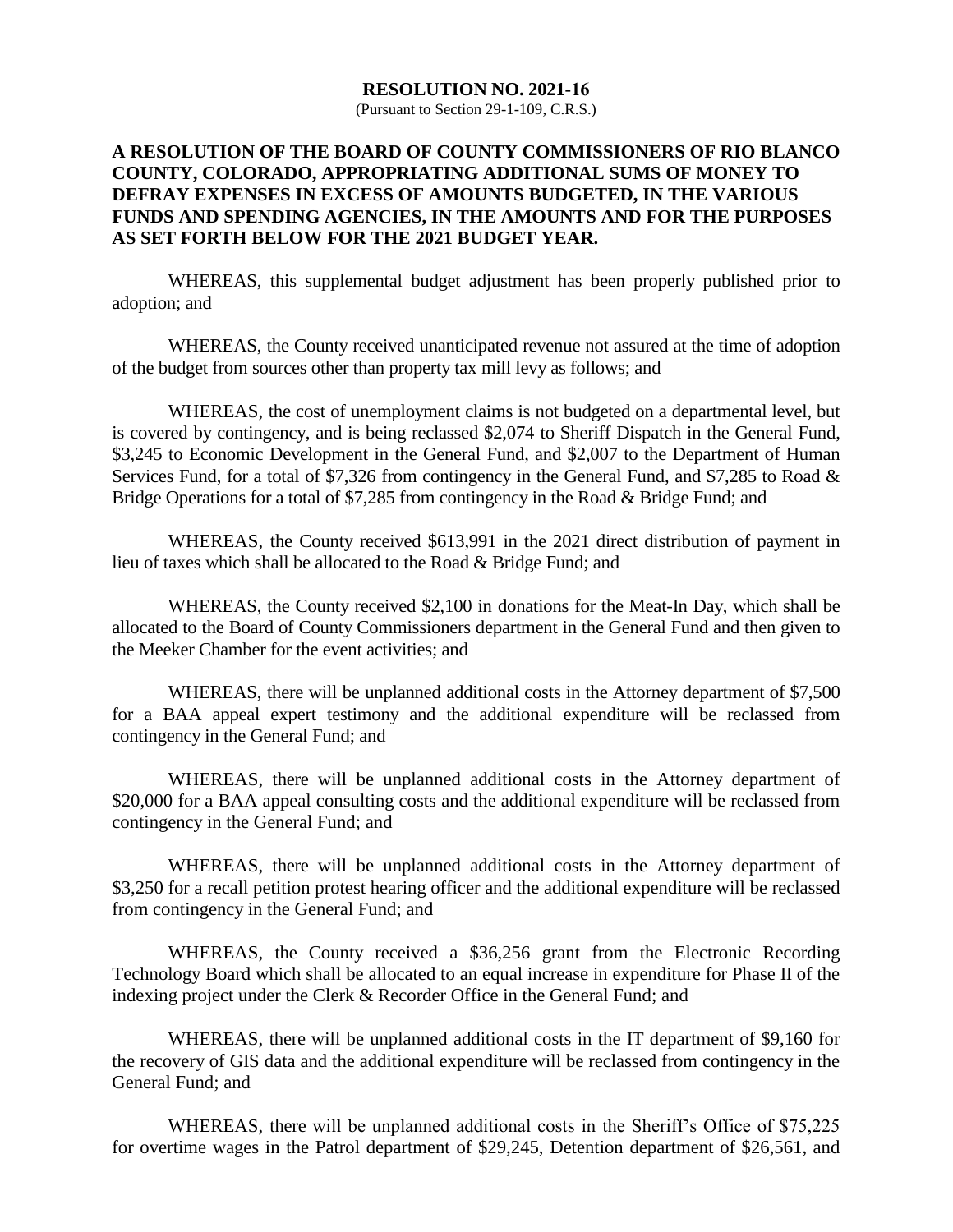Dispatch department of \$19,419 and the additional expenditure will be reclassed from contingency in the General Fund; and

WHEREAS, the County received a \$9,000 grant from the Coronavirus Response and Relief Supplemental Appropriations Act distributed under the Airport Coronavirus Response Grant Program which shall be allocated to an equal increase in expenditure for repair and maintenance projects under the Rangely Airport department in the General Fund; and

WHEREAS, the County received a \$9,000 grant from the Coronavirus Response and Relief Supplemental Appropriations Act distributed under the Airport Coronavirus Response Grant Program which shall be allocated to an equal increase in expenditure for repair and maintenance projects under the Meeker Airport department in the General Fund; and

WHEREAS, the County received a grant from the CARES Act Coronavirus Relief Fund in 2020 of which \$717 had not been spent as of December 31, 2020, the remaining funds of \$717 shall be allocated to an equal increase in expenditure for the Fairfield Complex/Board of County Commissioners meeting equipment upgrade in the Capital Expenditure Fund; and

WHEREAS, the County's portion of FFY20 Secure Rural Schools funding is \$82,326 which shall be allocated to the Road & Bridge Fund; and

WHEREAS, there will be unplanned additional costs in the Road & Bridge department of \$351,000 for the CR 73 Bridge replacement project and the additional expenditure will be reclassed from contingency in the Road & Bridge Fund; and

WHEREAS, the County received additional grant funds of \$39,900 from the Colorado Department of Public Health & Environment which shall be allocated to an equal increase in expenditure for immunization activities related to COVID-19 under the Immunization-COVID department in the Public Health Agency Fund; and

WHEREAS, the County received a \$15,307 grant from the Colorado Department of Health Care Policy and Financing which shall be allocated to an equal increase in expenditure for the County Administration, Public Health Emergency Locked-in program personnel expenditures under the Human Service department in the Department of Human Services Fund; and

WHEREAS, A decrease of \$78,200 is needed to the 2021 Rangely Airport Entitlement Project budget for variances of actual 2020 expenditures and revenue received as compared to forecasted amounts due to the project being closer to completion that previously projected in the Capital Improvement Plan Fund; and

WHEREAS, the County received \$614,182 in direct distribution from the American Rescue Plan allocated under the Coronavirus State and Local Fiscal Recovery Funds, of which \$9,626 shall be allocated for the County Administration, Public Health Emergency Locked-in program personnel expenditures under the COVID Local Recovery department in the American Rescue Plan Fund; and

WHEREAS, an adjustment of \$208,000 is needed to properly reflect the increase of revenue in the Use Tax Fund due to construction use tax collection being greater than originally projected for the 2021 budget; and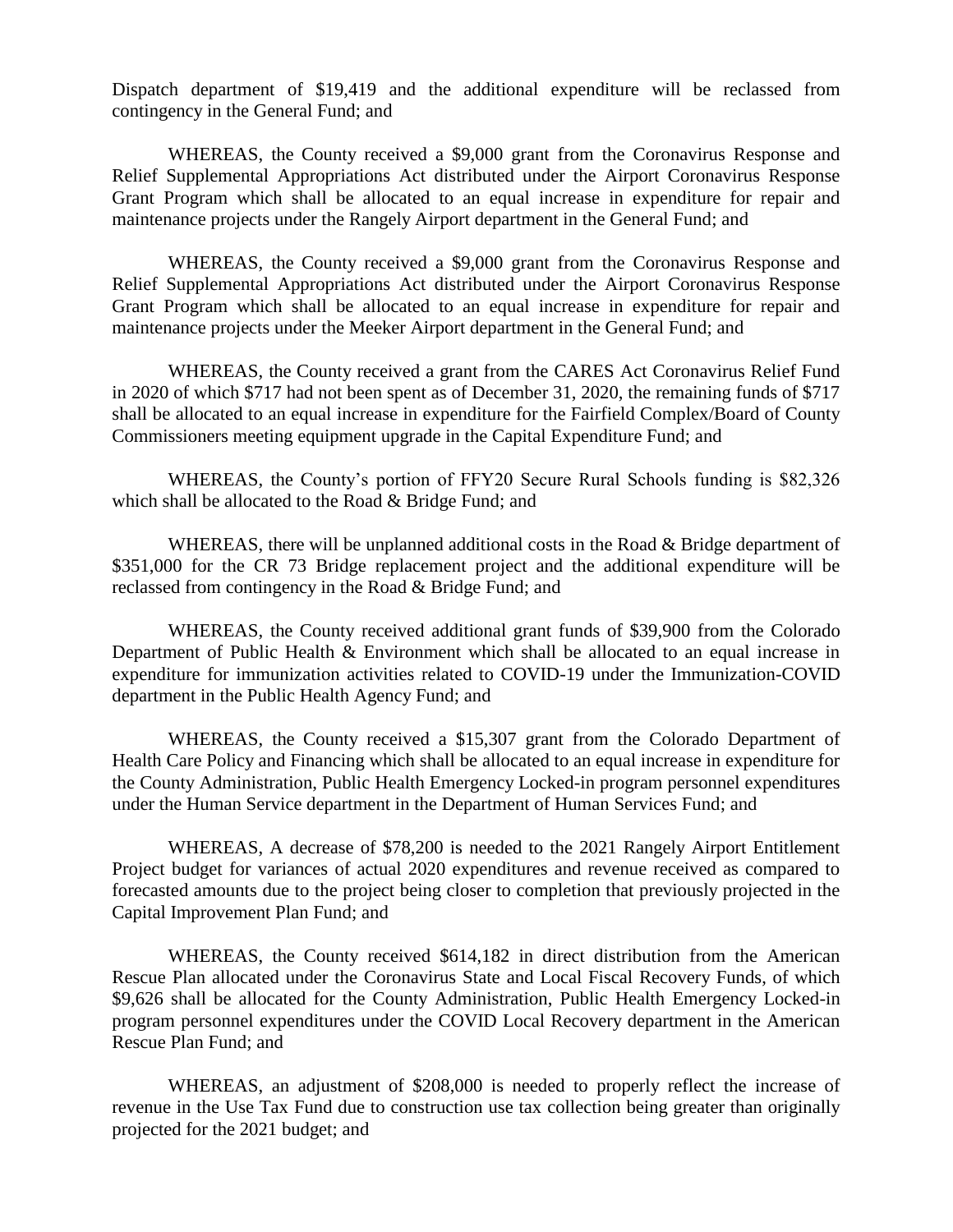WHEREAS, there will be unplanned additional costs for the White River Roundup program in the Use Tax Fund of \$18,223 for personnel insurance benefits and the additional expenditure shall be offset by a reduction of contingency budgeted in the General Fund; and

WHEREAS, the County received a \$250,000 grant from the Colorado Department of Local Affairs which shall be allocated to an equal increase in expenditure for the CR 5 Stock Pass 3 Project in the Impact Fee Trust Fund; and

WHEREAS, there will be unplanned additional costs in the County Weed  $\&$  Pest department of \$10,000 for Mormon Cricket bait and the additional expenditure will be offset by a reduction of emergency funds budgeted in the Use Tax Fund and transferred to the Weed & Pest Fund; and

WHEREAS, an adjustment is needed for the 20-year IRU direct broadband link between the towns of Meeker and Rangely, which was paid for in 2015. When the County Communications budget was merged with the Communications Fund in 2021, the transfer of the remaining prepaid balance, or \$362,400, was not accounted for from the General Fund to the Communications Fund; and

WHEREAS, there will be unplanned additional costs in Central Services of \$100,000 for CCAPP insurance contribution and the additional expenditure will be reclassed from contingency in the General Fund and transferred to Central Services; and

WHEREAS, the County received \$26,937 for an insurance reimbursement from damage of two vehicles which shall be allocated to an equal increase in expenditure for replacement of both vehicles in the Fleet Management Fund; and

WHEREAS, it is not only required by law, it is also necessary to appropriate the revenues and fund balances to adjust the budget, thereby establishing new limitations on expenditures and transfers out for the operation of Rio Blanco County.

## NOW, THEREFORE, BE IT RESOLVED BY THE BOARD OF COUNTY COMMISSIONERS OF RIO BLANCO COUNTY, COLORADO:

Section 1. The 2021 appropriations for the funds adjusted in Exhibit A are hereby increased and/or decreased by the amounts stated in Exhibit A to include the above changes for the purposes so described.

Section 2. The sources of funds as set forth above are hereby authorized and approved for the uses of funds also set forth above and therefore hereby appropriated.

Section 3. If any section, subsection, sentence, clause, phrase or portion of this Resolution is for any reason, held to be invalid or unconstitutional by the final decision of any court of competent jurisdiction, such decision shall not affect the validity of the remaining portions of this Resolution. The Board of County Commissioners of Rio Blanco County, Colorado declares that it would have adopted this Resolution and each section, subsection, sentence, clause, phrase, or portion herein, despite the fact that any one or more sections, subsections, sentences, clauses, phrases, or portions would be declared invalid or unconstitutional.